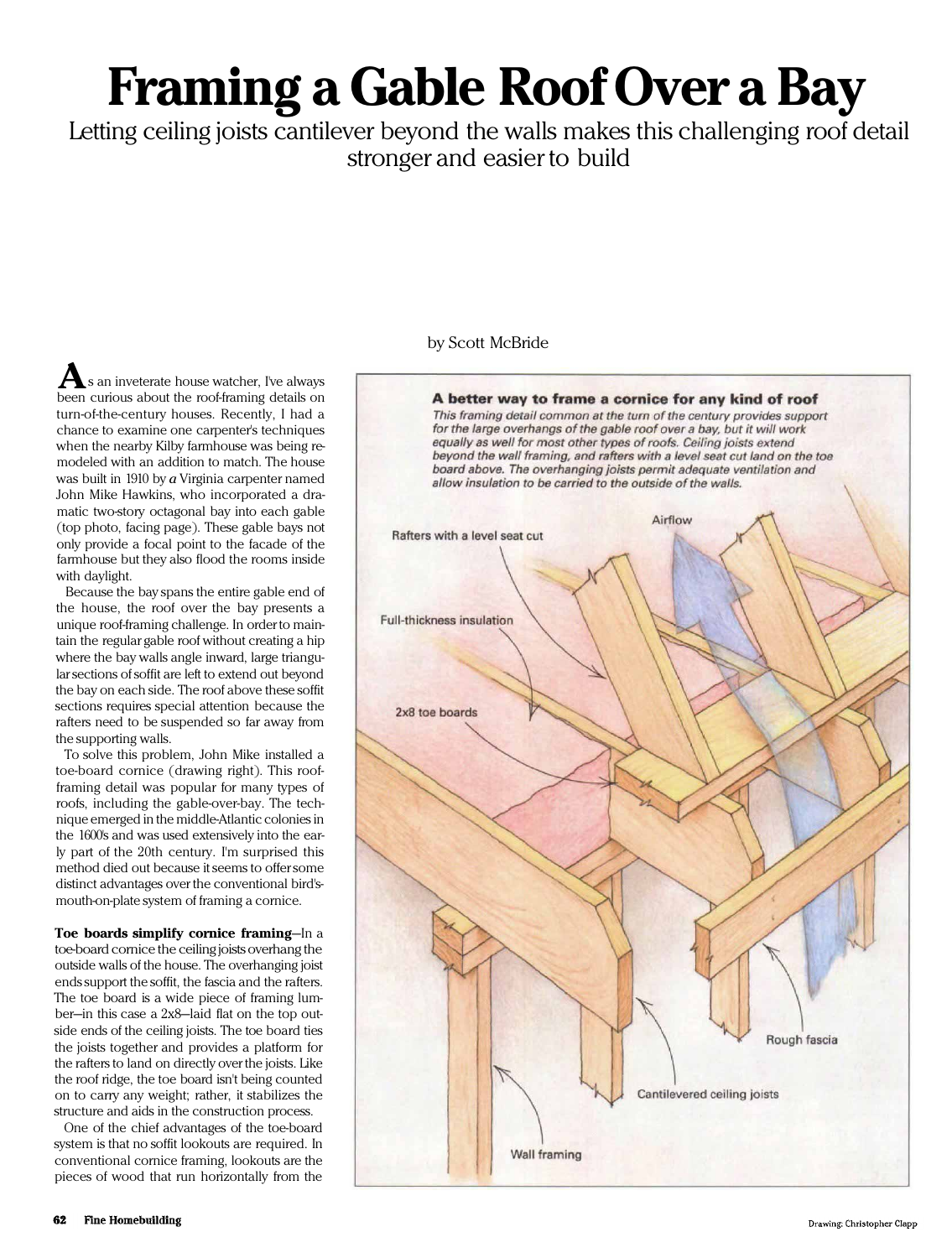

A dramatic facade, but a builder's challenge. The gable roofs on this turn-of-the-century farmhouse overhang the octagonal bays below, lending an impressive air to the facade. During construction of a recent addition,

the builders copied the original cornice framing to support the cantilevered gable ends and rediscovered a useful technique that simplifies rafter and cornice construction while allowing full insulation over exterior walls.



Cantilevered ceilingjoists extend beyond the top plates of the bay. As the walls of the bay angle inward, the overhang of the ceiling joists increases. The toe board on top of the joists ties everything together and provides solid nailing for the rafters.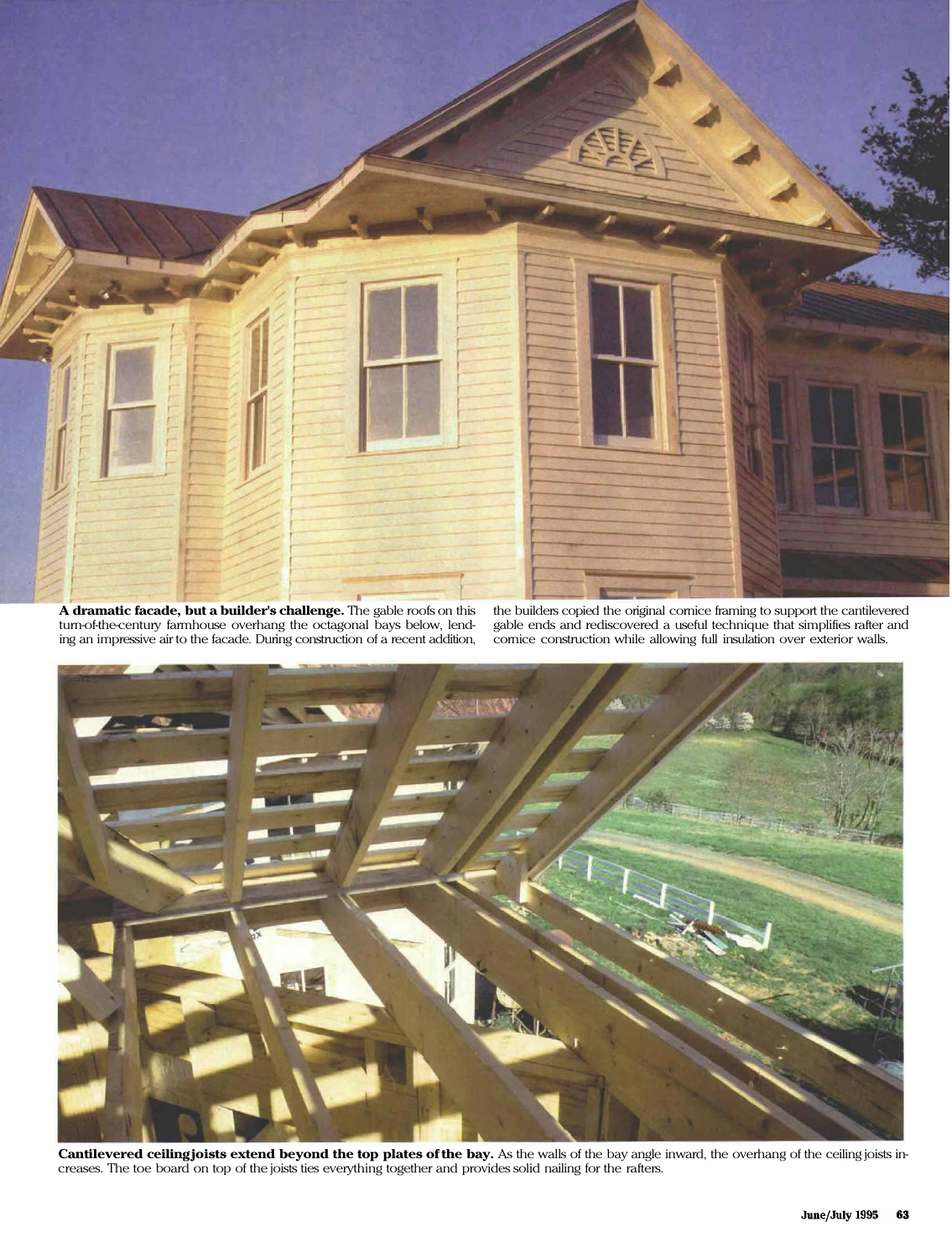

A pleat in the roof connects two different pitches. The span of the gable roof over the bay was reduced to make the roof look more proportionate and less top heavy. To maintain the ridgeline, the builder created a

jog in the eaves and a pleat in the roof that join the two different pitches. This pleat was framed with hip and valley rafters that run side by side from the corners of the jog and meet at the ridge (photo below).



The rafter ends get only one cut at the bottom. A single seat cut is all that is required for each rafter as it lands on the toe board above a corresponding ceiling joist.